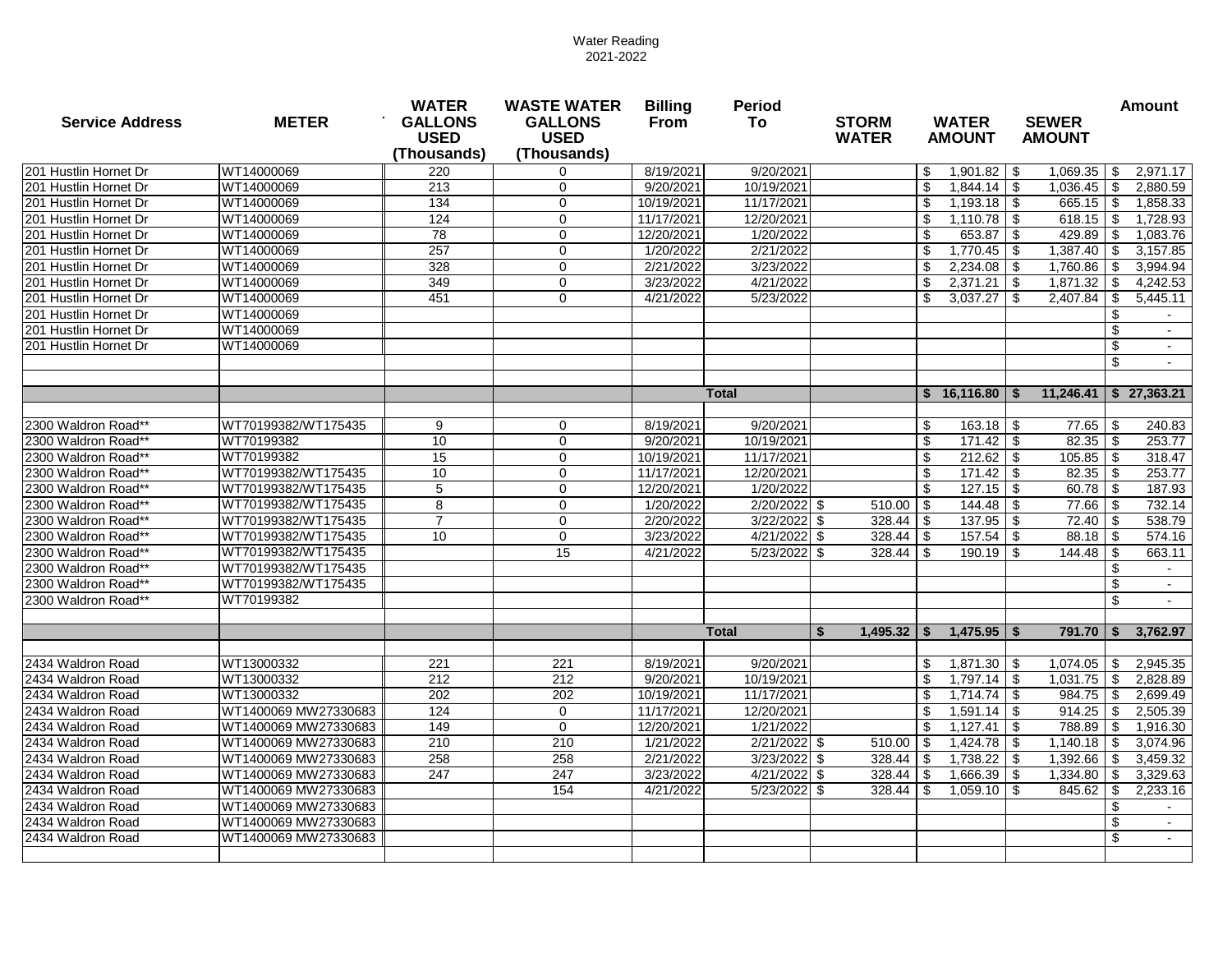| <b>Service Address</b> | <b>METER</b>        | <b>WATER</b><br><b>GALLONS</b><br><b>USED</b><br>(Thousands) | <b>WASTE WATER</b><br><b>GALLONS</b><br><b>USED</b><br>(Thousands) | <b>Billing</b><br><b>Period</b><br><b>From</b><br>To |                | <b>STORM</b><br><b>WATER</b> | <b>WATER</b><br><b>AMOUNT</b>       | <b>SEWER</b><br><b>AMOUNT</b>        | <b>Amount</b>             |
|------------------------|---------------------|--------------------------------------------------------------|--------------------------------------------------------------------|------------------------------------------------------|----------------|------------------------------|-------------------------------------|--------------------------------------|---------------------------|
|                        |                     |                                                              |                                                                    |                                                      | <b>Total</b>   | - 56                         | $1,495.32$   \$ 13,990.22           | - \$                                 | $9,506.95$ \$ 24,992.49   |
|                        |                     |                                                              |                                                                    |                                                      |                |                              |                                     |                                      |                           |
| 2503 Waldron Road      | WA151857 WT152695   | 83                                                           | 0                                                                  | 8/19/2021                                            | 9/20/2021      |                              | \$<br>734.18                        | -\$                                  | 1,159.63                  |
| 2503 Waldron Road      | WA151857 WT152695   | 30                                                           | $\mathbf 0$                                                        | 9/20/2021                                            | 10/19/2021     |                              | \$<br>734.18                        | \$<br>425.45                         | -\$<br>1,159.63           |
| 2503 Waldron Road      | WA151857 WT152695   | 75                                                           | $\mathbf 0$                                                        | 10/19/2021                                           | 11/17/2021     |                              | 668.26<br>\$                        | $387.85$ \ \$<br>\$                  | 1,056.11                  |
| 2503 Waldron Road      | WA151857 WT152695   | 98                                                           | $\mathbf 0$                                                        | 11/17/2021                                           | 12/19/2021     |                              | $\boldsymbol{\mathsf{s}}$<br>857.78 | $495.95$ \ \$<br>$\sqrt{3}$          | 1,353.73                  |
| 2503 Waldron Road      | WA151857 WT152695   | 69                                                           | $\mathbf 0$                                                        | 12/19/2021                                           | 1/20/2022      |                              | $\boldsymbol{\mathsf{s}}$<br>550.18 | $384.39$ \ \$<br>-\$                 | 934.57                    |
| 2503 Waldron Road      | WA151857 WT152695   | 99                                                           | $\mathbf 0$                                                        | 1/20/2022                                            | 2/21/2022 \$   | 218.57                       | \$<br>699.95                        | \$<br>556.32                         | 1,474.84<br>- \$          |
| 2503 Waldron Road      | WA151857 WT152695   | 96                                                           | $\mathbf 0$                                                        | 2/21/2022                                            | 3/22/2022      | 218.57                       | $\sqrt{3}$<br>680.36                | -\$<br>540.54                        | 1,439.47<br>- \$          |
| 2503 Waldron Road      | WA151857 WT152695   | 100                                                          | $\mathbf 0$                                                        | 3/23/2022                                            | 4/21/2022      |                              | 706.48                              | 398.34<br>\$                         | 1,323.39<br>l \$          |
| 2503 Waldron Road      | WA151857 WT152695   |                                                              | 126                                                                | 4/21/2022                                            | 5/23/2022      |                              | 876.26                              | -\$<br>698.34   \$                   | 1,793.17                  |
| 2503 Waldron Road      | WA151857 WT152695   |                                                              |                                                                    |                                                      |                |                              |                                     |                                      | \$                        |
| 2503 Waldron Road      | WA151857 WT152695   |                                                              |                                                                    |                                                      |                |                              |                                     |                                      | \$                        |
| 2503 Waldron Road      | WA151857 WT152695   |                                                              |                                                                    |                                                      |                |                              |                                     |                                      | $\mathfrak{S}$            |
|                        |                     |                                                              |                                                                    |                                                      |                |                              |                                     |                                      |                           |
|                        |                     |                                                              |                                                                    |                                                      | <b>Total</b>   | 874.28<br>-S                 | \$<br>6,507.63                      | <b>S</b>                             | $4,312.63$ \ \$ 11,694.54 |
| 2505 Waldron Road      | WT175457 MW48876739 | 58                                                           | 58                                                                 | 8/19/2021                                            | 9/20/2021      |                              | \$<br>566.94                        | $307.95$   \$                        | 874.89                    |
| 2505 Waldron Road      | WT175457 MW48876739 | 59                                                           | 59                                                                 | 9/20/2021                                            | 10/19/2021     |                              | \$<br>575.18                        | \$<br>\$<br>$312.65$   \$            | 887.83                    |
| 2505 Waldron Road      | WT175457 MW48876739 | 48                                                           | 48                                                                 |                                                      | 11/17/2021     |                              | \$                                  |                                      |                           |
| 2505 Waldron Road      | WT175457 MW48876739 | 48                                                           | 48                                                                 | 10/19/2021<br>11/17/2021                             | 12/20/2021     |                              | 484.54<br>\$<br>484.54              | \$<br>$260.95$ \ \$<br>$260.95$ \ \$ | 745.49<br>745.49          |
| 2505 Waldron Road      | WT175457 MW48876739 | 29                                                           | $\overline{29}$                                                    | 12/20/2021                                           | 1/21/2022      |                              | $\sqrt[6]{\frac{1}{2}}$<br>300.32   | \$<br>\$                             | 482.45                    |
| 2505 Waldron Road      | WT175457 MW48876739 | 47                                                           | 47                                                                 | 1/20/2022                                            | 2/21/2022 \$   | 218.57                       | $\sqrt{3}$<br>399.15                | $282.80$ \ \$                        | 900.52                    |
| 2505 Waldron Road      | WT175457 MW48876739 | 42                                                           | 42                                                                 | 2/21/2022                                            | 3/23/2022      | $218.57$ \$<br>- \$          | 366.50                              | \$<br>$256.50$ \ \$<br>\$            | 841.57                    |
| 2505 Waldron Road      | WT175457 MW48876739 | 52                                                           | 52                                                                 | 3/23/2022                                            | 4/21/2022      |                              | 431.80                              | $309.10$ \ \$                        | 959.47                    |
| 2505 Waldron Road      | WT175457 MW48876739 |                                                              | 67                                                                 | 4/21/2022                                            | 5/23/2022      | -\$<br>218.57<br>∣\$         | 529.75<br>l \$                      | \$<br>$388.00$   \$<br>-\$           | 1,136.32                  |
| 2505 Waldron Road      | WT175457 MW48876739 |                                                              |                                                                    |                                                      |                |                              |                                     |                                      | \$                        |
| 2505 Waldron Road      | WT175457 MW48876739 |                                                              |                                                                    |                                                      |                |                              |                                     |                                      | \$                        |
| 2505 Waldron Road      | WT175457 MW48876739 |                                                              |                                                                    |                                                      |                |                              |                                     |                                      | \$                        |
|                        |                     |                                                              |                                                                    |                                                      |                |                              |                                     |                                      |                           |
|                        |                     |                                                              |                                                                    |                                                      | <b>Total</b>   | $874.28$ \ \ \$<br><b>S</b>  | 4,138.72                            | $2,561.03$   \$<br>- \$              | 7,574.03                  |
|                        |                     |                                                              |                                                                    |                                                      |                |                              |                                     |                                      |                           |
| 2507 Waldron Road      | WT13000483          | 180                                                          | 0                                                                  | 8/19/2021                                            | 9/20/2021      |                              | $1,533.46$   \$<br>P.               | $881.35$   \$                        | 2,414.81                  |
| 2507 Waldron Road      | WT13000483          | 64                                                           | 0                                                                  | 9/20/2021                                            | 10/19/2021     |                              | \$                                  | $336.15$   \$                        | 913.77                    |
| 2507 Waldron Road      | WT13000483          | 25                                                           | 0                                                                  | 10/19/2021                                           | 11/17/2021     |                              | \$<br>$256.26$ \ \ \$               | $152.85$   \$                        | 409.11                    |
| 2507 Waldron Road      | WT13000483          | 23                                                           | 0                                                                  | 11/17/2021                                           | 12/20/2021     |                              | \$                                  | $143.45$   \$                        | 383.23                    |
| 2507 Waldron Road      | WT13000483          | 19                                                           | $\mathbf 0$                                                        | 12/20/2021                                           | 1/20/2022      |                              | $\mathfrak{F}$<br>$189.40$ \ \$     |                                      | 320.97                    |
| 2507 Waldron Road      | WT13000483          | 28                                                           | 0                                                                  | 1/20/2022                                            | 2/20/2022 \$   |                              |                                     | $182.86$   \$                        | 637.75                    |
| 2507 Waldron Road      | WT13000483          | 25                                                           | 0                                                                  | 2/20/2022                                            | $3/23/2022$ \$ |                              |                                     |                                      | 602.38                    |
| 2507 Waldron Road      | WT13000483          | 30                                                           | 0                                                                  | 3/23/2022                                            | $4/21/2022$ \$ |                              |                                     |                                      | 661.33                    |
| 2507 Waldron Road      | WT13000483          |                                                              | 32                                                                 | 4/21/2022                                            | 5/23/2022 \$   |                              |                                     | $203.90$ \ \$                        | 684.91                    |
| 2507 Waldron Road      | WT13000483          |                                                              |                                                                    |                                                      |                |                              |                                     |                                      | \$                        |
| 2507 Waldron Road      | WT13000483          |                                                              |                                                                    |                                                      |                |                              |                                     |                                      | \$                        |
| 2507 Waldron Road      | WT13000483          |                                                              |                                                                    |                                                      |                |                              |                                     |                                      | \$                        |
|                        |                     |                                                              |                                                                    |                                                      |                |                              |                                     |                                      |                           |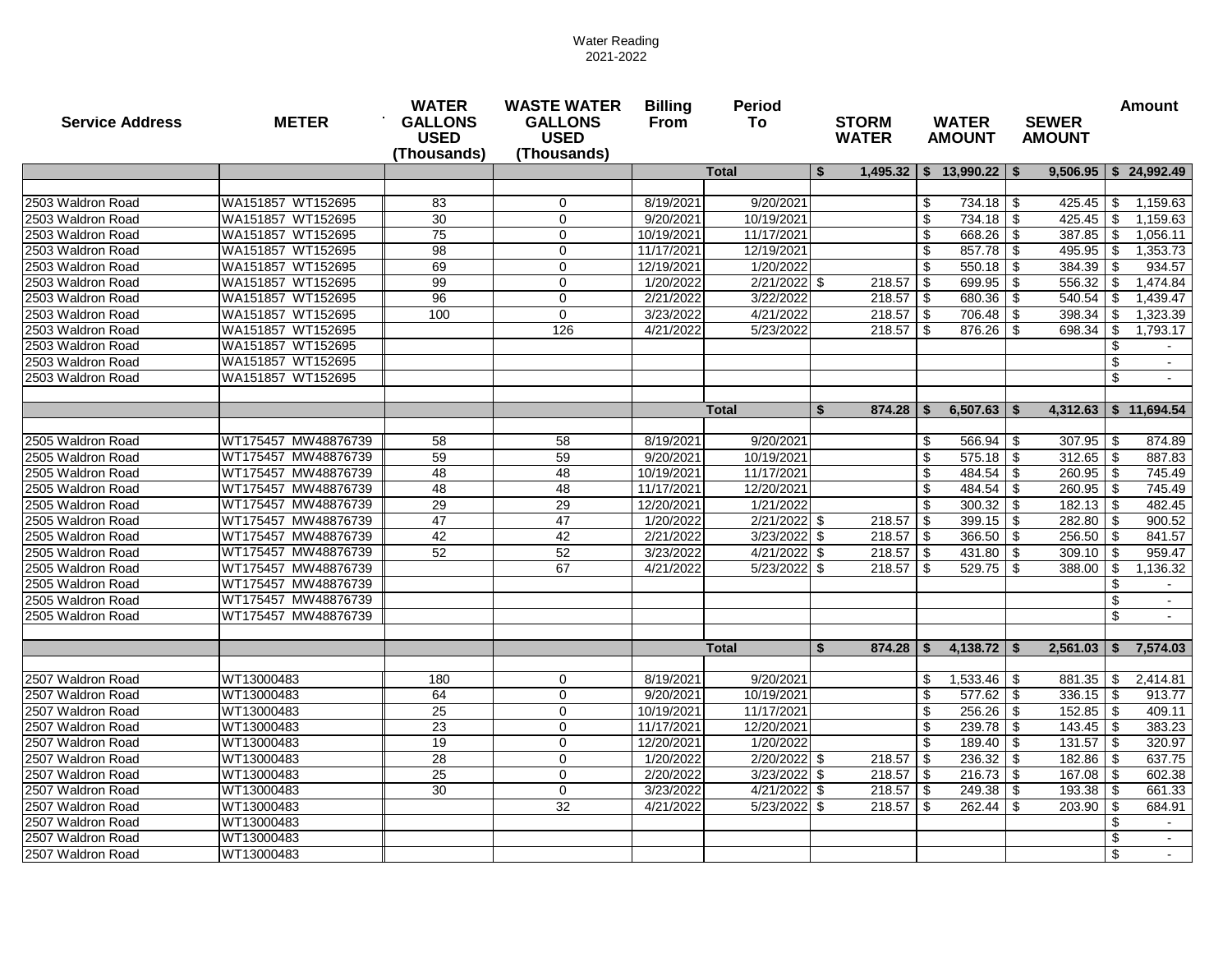| <b>Service Address</b>                 | <b>METER</b> | <b>WATER</b><br><b>GALLONS</b><br><b>USED</b><br>(Thousands) | <b>WASTE WATER</b><br><b>GALLONS</b><br><b>USED</b><br>(Thousands) | <b>Billing</b><br><b>From</b> | <b>Period</b><br>To      | <b>STORM</b><br><b>WATER</b> |               |                           | <b>WATER</b><br><b>AMOUNT</b>  | <b>SEWER</b><br><b>AMOUNT</b> |                      | <b>Amount</b>             |                      |
|----------------------------------------|--------------|--------------------------------------------------------------|--------------------------------------------------------------------|-------------------------------|--------------------------|------------------------------|---------------|---------------------------|--------------------------------|-------------------------------|----------------------|---------------------------|----------------------|
|                                        |              |                                                              |                                                                    |                               |                          |                              |               |                           |                                |                               |                      |                           |                      |
|                                        |              |                                                              |                                                                    |                               | <b>Total</b>             | <b>S</b>                     | 874.28        | - \$                      | 3,761.39                       |                               | 2,392.59             |                           | 7,028.26             |
| 2509 Waldron Road                      | WT70340188   | 3,466                                                        | 1,145                                                              | 8/19/2021                     | 9/20/2021                |                              |               |                           |                                |                               | 5,416.85             |                           | \$34,169.07          |
| 2509 Waldron Road                      | WT70340188   | 1,212                                                        | 968                                                                | 9/20/2021                     | 10/19/2021               |                              |               | \$                        | $10,179.26$ \$                 |                               | 4,584.95             | $\sqrt[6]{\frac{1}{2}}$   | 14,764.21            |
| 2509 Waldron Road                      | WT70340188   |                                                              |                                                                    |                               |                          |                              |               |                           |                                |                               |                      | \$                        |                      |
|                                        |              |                                                              |                                                                    |                               | 12/20/2021 W             |                              |               |                           |                                |                               |                      |                           |                      |
| 2509 Waldron Road                      | WT70340188   | 317                                                          | 2,009                                                              | 10/19/2021                    | 11/17/2021 MW            |                              |               |                           | $$16,746.54$ \ \ \$            |                               | 1,525.25             | \$                        | 18,271.79            |
| 2509 Waldron Road                      | WT70340188   |                                                              |                                                                    |                               |                          |                              |               |                           |                                |                               |                      | \$                        |                      |
| 2509 Waldron Road                      | WT70340188   | 852                                                          | 1,689                                                              | 11/17/2021                    | 2/22/2022                |                              | 218.57        | \$                        | $5,759.16$ \$                  |                               | 8,919.72             | \$                        | 14,897.45            |
| 2509 Waldron Road                      | WT70340188   | 505                                                          | 505                                                                | 2/21/2022                     | 3/21/2022                | $\boldsymbol{\mathsf{S}}$    | 218.57        | \$                        | $3,493.25$ \$                  |                               | 2,691.88             | \$                        | 6,403.70             |
| 2509 Waldron Road                      | WT70340188   |                                                              |                                                                    |                               |                          |                              |               |                           |                                |                               |                      |                           | <b>TRUE</b>          |
| 2509 Waldron Road                      | WT70340188   |                                                              |                                                                    |                               |                          |                              |               |                           |                                |                               |                      | \$                        |                      |
| 2509 Waldron Road                      | WT70340188   |                                                              |                                                                    |                               |                          |                              |               |                           |                                |                               |                      | \$                        |                      |
| 2509 Waldron Road                      | WT70340188   |                                                              |                                                                    |                               |                          |                              |               |                           |                                |                               |                      | \$                        |                      |
| 2509 Waldron Road                      | WT70340188   |                                                              |                                                                    |                               |                          |                              |               |                           |                                |                               |                      | $\boldsymbol{\mathsf{s}}$ |                      |
| 2509 Waldron Road                      | WT70340188   |                                                              |                                                                    |                               |                          |                              |               |                           |                                |                               |                      | \$                        |                      |
|                                        |              |                                                              |                                                                    |                               | <b>Total</b>             | <b>S</b>                     | 437.14        | $\mathbf{s}$              | $64,930.43$   \$               |                               | 23,138.65            | S.                        | 88,506.22            |
|                                        |              |                                                              |                                                                    |                               |                          |                              |               |                           |                                |                               |                      |                           |                      |
| 2520 Waldron Road                      | WT13000331   | 10                                                           | $\mathbf 0$                                                        | 8/19/2021                     | 9/20/2021                |                              |               | \$                        | $132.66$ \ \$                  |                               | 82.35                | \$                        | 215.01               |
| 2520 Waldron Road                      | WT13000331   | 12                                                           | $\pmb{0}$                                                          | 9/20/2021                     | 10/19/2021               |                              |               | $\boldsymbol{\mathsf{S}}$ | $149.14$ \\$                   |                               | 91.75                | -\$                       | 240.89               |
|                                        |              |                                                              |                                                                    |                               |                          |                              |               |                           |                                |                               |                      |                           |                      |
| 2520 Waldron Road                      | WT13000331   | 13                                                           | $\pmb{0}$                                                          | 10/19/2021                    | 11/17/2021               |                              |               | $\boldsymbol{\mathsf{S}}$ |                                |                               | 96.45                | - \$                      | 253.83               |
| 2520 Waldron Road                      | WT13000331   | 10                                                           | 0                                                                  | 11/17/2021                    | 12/20/2021               |                              |               | \$                        | $132.66$ \ \$                  |                               | 82.35                | -\$                       | 215.01               |
| 2520 Waldron Road                      | WT13000331   | 9                                                            | $\mathbf 0$                                                        | 12/20/2021                    | 1/20/2022                |                              |               | $\boldsymbol{\mathsf{S}}$ | $117.25$ \\$                   |                               | 81.00                | - \$                      | 198.25               |
| 2520 Waldron Road                      | WT13000331   | 9                                                            | 0                                                                  | 1/20/2022                     | 2/21/2022 \$             |                              | 510.00        | \$                        |                                |                               | 82.92                | - \$                      | 705.17               |
| 2520 Waldron Road                      | WT13000331   | 9                                                            | 0                                                                  | 2/21/2022                     | 3/23/2022 \$             |                              | 328.44        | \$                        | $112.25$ \ \$                  |                               | 82.92                | - \$                      | 523.61               |
| 2520 Waldron Road                      | WT13000331   | 10                                                           | 0                                                                  | 3/23/2022                     | 4/21/2022 \$             |                              | 328.44        | \$                        |                                |                               | 88.18                | -\$                       | 535.40               |
| 2520 Waldron Road                      | WT13000331   |                                                              | 10                                                                 | 4/21/2022                     | 5/23/2022 \$             |                              | 328.44        | -\$                       | 118.78                         | l \$                          | 88.18                | - \$                      | 535.40               |
| 2520 Waldron Road                      | WT13000331   |                                                              |                                                                    |                               |                          |                              |               |                           |                                |                               |                      | \$                        |                      |
| 2520 Waldron Road                      | WT13000331   |                                                              |                                                                    |                               |                          |                              |               |                           |                                |                               |                      | \$                        |                      |
| 2520 Waldron Road                      | WT13000331   |                                                              |                                                                    |                               |                          |                              |               |                           |                                |                               |                      | - 56                      |                      |
|                                        |              |                                                              |                                                                    |                               |                          |                              |               |                           |                                |                               |                      |                           |                      |
|                                        |              |                                                              |                                                                    |                               | <b>Total</b>             | \$                           | $1,495.32$ \$ |                           | $1,151.15$ \$                  |                               | 776.10               | <b>S</b>                  | 3,422.57             |
|                                        | WT13000350   |                                                              | 270                                                                |                               |                          |                              |               |                           |                                |                               |                      |                           |                      |
| 2555 Waldron Road                      | WT13000350   | 270                                                          |                                                                    | 8/19/2021                     | 9/20/2021                |                              |               | \$                        | $2,275.06$ \$                  |                               | 1,304.35             | \$                        | 3,579.41             |
| 2555 Waldron Road<br>2555 Waldron Road | WT13000350   | 282<br>290                                                   | 282<br>290                                                         | 9/20/2021<br>10/19/2021       | 10/19/2021<br>11/17/2021 |                              |               | \$<br>\$                  | $2,373.94$ \$<br>$2,439.86$ \$ |                               | 1,360.75<br>1,398.35 | \$<br>\$                  | 3,734.69<br>3,838.21 |
| 2555 Waldron Road                      | WT13000350   | 295                                                          | 295                                                                | 11/17/2021                    | 12/20/2021               |                              |               | \$                        | $2,481.06$ \ \$                |                               | 1,421.85             | - \$                      | 3,902.91             |
| 2555 Waldron Road                      | WT13000350   | 239                                                          | 239                                                                | 12/20/2021                    | 1/21/2022                |                              |               | \$                        | $1,776.80$ \ \$                |                               | 1,243.97             | ∣\$                       | 3,020.77             |
| 2555 Waldron Road                      | WT13000350   | 338                                                          | 338                                                                | 1/21/2022                     | 2/21/2022 \$             |                              | 218.57        | -\$                       | $2,260.62$ \$                  |                               | 1,813.46             | ∣\$                       | 4,292.65             |
| 2555 Waldron Road                      | WT13000350   | 289                                                          | 289                                                                | 2/21/2022                     | $3/23/2022$ \$           |                              | $218.57$   \$ |                           | $1,940.65$ \$                  |                               | $1,555.72$ \\$       |                           | 3,714.94             |
| 2555 Waldron Road                      | WT13000350   | 330                                                          | 330                                                                | 3/23/2022                     | 4/21/2022 \$             |                              | $218.57$   \$ |                           | $2,208.38$ \$                  |                               |                      |                           | 4,198.33             |
|                                        |              |                                                              |                                                                    |                               |                          |                              |               |                           |                                |                               |                      |                           |                      |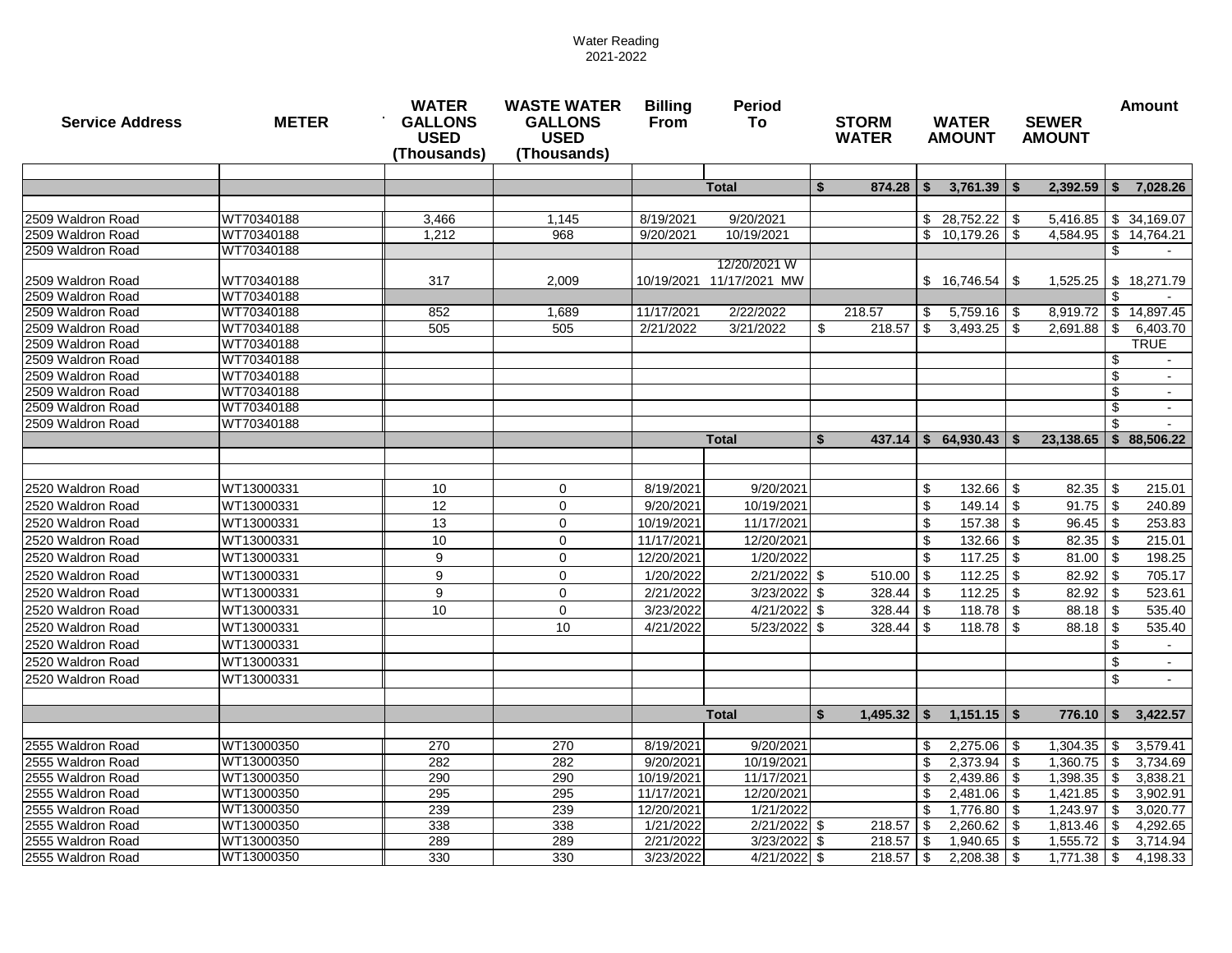| <b>Service Address</b>       | <b>METER</b>                             | <b>WATER</b><br><b>GALLONS</b><br><b>USED</b><br>(Thousands) | <b>WASTE WATER</b><br><b>GALLONS</b><br><b>USED</b><br>(Thousands) | <b>Billing</b><br><b>From</b> | <b>Period</b><br>To            | <b>STORM</b><br><b>WATER</b> | <b>WATER</b><br><b>AMOUNT</b> | <b>SEWER</b><br><b>AMOUNT</b> | <b>Amount</b> |
|------------------------------|------------------------------------------|--------------------------------------------------------------|--------------------------------------------------------------------|-------------------------------|--------------------------------|------------------------------|-------------------------------|-------------------------------|---------------|
| 2555 Waldron Road            | WT13000350                               |                                                              | 358                                                                | 4/21/2022                     | $5/23/2022$ \$                 |                              | $2,391.22$ \$                 | $1,918.66$ \ \$               | 4,528.45      |
| 2555 Waldron Road            | WT13000350                               |                                                              |                                                                    |                               |                                |                              |                               |                               | \$            |
| 2555 Waldron Road            | WT13000350                               |                                                              |                                                                    |                               |                                |                              |                               |                               | \$            |
| 2555 Waldron Road            | WT13000350                               |                                                              |                                                                    |                               |                                |                              |                               |                               | \$            |
|                              |                                          |                                                              |                                                                    |                               |                                |                              |                               |                               |               |
|                              |                                          |                                                              |                                                                    |                               | <b>Total</b>                   | 874.28<br>-S                 | Ŝ.<br>20,147.59               | 13,788.49<br><b>S</b>         | \$34,810.36   |
|                              |                                          |                                                              |                                                                    |                               |                                |                              |                               |                               |               |
| 2606 Waldron Road            | WT12000720                               | 1                                                            | 0                                                                  | 8/19/2021                     | 9/20/2021                      |                              | \$<br>33.38                   | \$<br>$44.75$ \\$             | 78.13         |
| 2606 Waldron Road            | WT12000720                               | $\overline{2}$                                               | $\mathbf 0$                                                        | 9/20/2021                     | 10/19/2021                     |                              | \$<br>34.45                   | $\sqrt{3}$                    | 79.20         |
| 2606 Waldron Road            | WT12000720                               | $\overline{2}$                                               | $\mathbf 0$                                                        | 10/19/2021                    | 11/16/2021                     |                              | \$<br>34.45                   | $\sqrt{3}$<br>$44.75$ \\$     | 79.20         |
| 2606 Waldron Road            | WT12000720                               | $\overline{2}$                                               | $\mathbf 0$                                                        | 11/16/2021                    | 12/20/2021                     |                              | \$<br>$34.45$ \$              |                               | 79.20         |
| 2606 Waldron Road            | WT12000720                               | $\overline{2}$                                               | $\mathbf 0$                                                        | 12/20/2021                    | 1/20/2022                      |                              | \$<br>34.45                   | \$                            | 80.06         |
| 2606 Waldron Road            | WT12000720                               | 3                                                            | $\mathbf 0$                                                        | 1/20/2022                     | 2/21/2022                      |                              | \$<br>40.78                   | \$                            | 92.14         |
| 2606 Waldron Road            | WT12000720                               | $\mathbf 1$                                                  | $\mathbf 0$                                                        | 2/21/2022                     | 3/23/2022                      |                              | \$<br>33.28                   | 46.10 $\frac{1}{9}$<br>\$     | 79.38         |
| 2606 Waldron Road            | WT12000720                               | 3                                                            | $\mathbf 0$                                                        | 3/23/2022                     | 4/21/2022                      |                              | \$<br>40.78                   | \$                            | 92.14         |
| 2606 Waldron Road            | WT12000720                               |                                                              | $\sqrt{2}$                                                         | 4/21/2022                     | 5/23/2022                      |                              | \$<br>34.25                   | \$<br>$46.10$ \ \$            | 80.35         |
| 2606 Waldron Road            | WT12000720                               |                                                              |                                                                    |                               |                                |                              |                               |                               | S             |
| 2606 Waldron Road            | WT12000720                               |                                                              |                                                                    |                               |                                |                              |                               |                               | \$            |
| 2606 Waldron Road            | WT12000720                               |                                                              |                                                                    |                               |                                |                              |                               |                               | \$            |
|                              |                                          |                                                              |                                                                    |                               |                                |                              |                               |                               |               |
|                              |                                          |                                                              |                                                                    |                               | <b>Total</b>                   |                              | 320.27<br>Ŝ.                  | - \$<br>$419.53$   \$         | 739.80        |
|                              |                                          |                                                              |                                                                    |                               |                                |                              |                               |                               |               |
|                              |                                          |                                                              |                                                                    |                               |                                |                              |                               |                               |               |
| 422 Glen Oak                 | WT175459 MW0002919                       | 8                                                            | 8                                                                  | 8/19/2021                     | 9/20/2021                      |                              | \$<br>154.94                  | $72.95$ \ \$<br>\$            | 227.89        |
| 422 Glen Oak                 | WT175459 MW0002919                       | $\overline{7}$                                               | $\overline{7}$                                                     | 9/20/2021                     | 10/19/2021                     |                              | \$<br>146.70                  | \$                            | 214.95        |
| 422 Glen Oak                 | WT175459 MW0002919                       | 10                                                           | 10                                                                 | 10/19/2021                    | 11/17/2021                     |                              | \$<br>171.42                  | \$                            | 253.77        |
| 422 Glen Oak                 | WT175459 MW0002919                       | 9                                                            | 9                                                                  | 11/17/2021                    | 12/20/2021                     |                              | \$                            | $77.65$ \ \$                  | 240.83        |
| 422 Glen Oak                 | WT175459 MW0002919                       | 11                                                           | 11                                                                 | 12/20/2021                    | 1/20/2022                      |                              | \$<br>169.74                  | $\sqrt{3}$                    | 260.86        |
| 422 Glen Oak                 | WT175459 MW0002919                       | 19                                                           | 17                                                                 | 1/20/2022                     | $2/21/2022$ \$                 | 218.57                       | \$<br>216.31                  | $\sqrt{3}$<br>$125.00$   \$   | 559.88        |
| 422 Glen Oak                 | WT175459 MW0002919                       | 21                                                           | 18                                                                 | 2/21/2022                     | 3/22/2022 \$                   | 218.57                       | 229.37                        | -\$<br>$130.26$   \$          | 578.20        |
| 422 Glen Oak                 | WT175459 MW0002919                       | 22                                                           | 18<br>17                                                           | 3/23/2022                     | 4/21/2022 \$<br>$5/23/2022$ \$ | 218.57                       | -\$<br>235.90<br>$203.25$ \\$ | \$<br>$130.26$   \$           | 584.73        |
| 422 Glen Oak<br>422 Glen Oak | WT175459 MW0002919<br>WT175459 MW0002919 |                                                              |                                                                    | 4/21/2022                     |                                |                              |                               | $98.70$ \$                    | 520.52<br>\$  |
| 422 Glen Oak                 | WT175459 MW0002919                       |                                                              |                                                                    |                               |                                |                              |                               |                               | \$            |
| 422 Glen Oak                 | WT175459 MW0002919                       |                                                              |                                                                    |                               |                                |                              |                               |                               | \$            |
|                              |                                          |                                                              |                                                                    |                               |                                |                              |                               |                               |               |
|                              |                                          |                                                              |                                                                    |                               | <b>Total</b>                   | 874.28<br>-S                 | 1,690.81<br>-S                | 876.54<br>-\$                 | 3,441.63      |
|                              |                                          |                                                              |                                                                    |                               |                                |                              |                               |                               |               |
|                              |                                          |                                                              |                                                                    |                               |                                |                              |                               |                               |               |
| 440 Hustlin Hornet Dr.       | WT175455                                 | 351                                                          | $\mathbf 0$                                                        | 8/19/2021                     | 9/20/2021                      |                              | \$<br>$2,981.26$ \$           | $1,685.05$ \ \$               | 4,666.31      |
| 440 Hustlin Hornet Dr.       | WT175455                                 | 214                                                          | $\pmb{0}$                                                          | 9/20/2021                     | 10/19/2021                     |                              | 1,852.38<br>\$                | $\sqrt{3}$<br>$1,041.15$ \$   | 2,893.53      |
| 440 Hustlin Hornet Dr.       | WT175455                                 | 212                                                          | 0                                                                  | 10/19/202                     | 11/17/2021                     |                              | \$<br>1,835.90                | \$<br>$1,031.75$ \$           | 2,867.65      |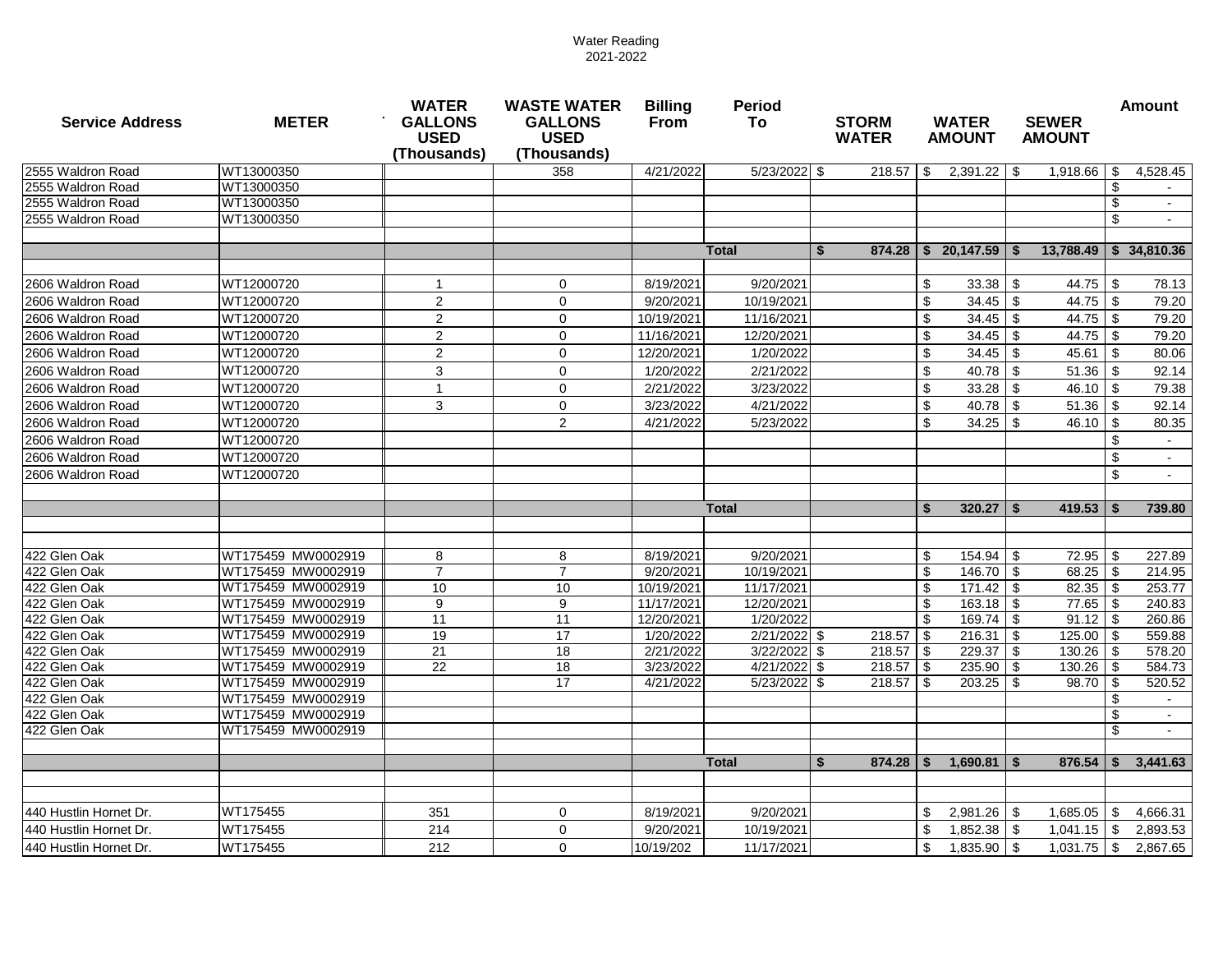| <b>Service Address</b>   | <b>METER</b>          | <b>WATER</b><br><b>GALLONS</b><br><b>USED</b><br>(Thousands) | <b>WASTE WATER</b><br><b>GALLONS</b><br><b>USED</b><br>(Thousands) | <b>Billing</b><br><b>From</b> | <b>Period</b><br>To   | <b>STORM</b><br><b>WATER</b>   | <b>WATER</b><br><b>AMOUNT</b> | <b>SEWER</b><br><b>AMOUNT</b> | <b>Amount</b>                         |
|--------------------------|-----------------------|--------------------------------------------------------------|--------------------------------------------------------------------|-------------------------------|-----------------------|--------------------------------|-------------------------------|-------------------------------|---------------------------------------|
| 440 Hustlin Hornet Dr.   | WT175455              | 135                                                          | 0                                                                  | 11/17/2021                    | 12/20/2021            |                                | 1,201.42<br>\$                | $\sqrt{3}$<br>669.85          | $\boldsymbol{\mathsf{s}}$<br>1,871.27 |
| 440 Hustlin Hornet Dr.   | WT175455              | 40                                                           | 0                                                                  | 12/20/2021                    | 1/20/2022             |                                | \$.<br>596.15                 | $\sqrt{3}$<br>389.44          | \$<br>985.59                          |
| 440 Hustlin Hornet Dr.   | WT175455              | 91                                                           | $\mathbf 0$                                                        | 1/20/2022                     | $2/21/2022$ \$        | $218.57$ \$                    | 686.47                        | $\sqrt{3}$<br>514.24          | $\boldsymbol{\mathsf{S}}$<br>1,419.28 |
| 440 Hustlin Hornet Dr.   | WT175455              | 113                                                          | $\mathbf 0$                                                        | 2/21/2022                     | $3/23/2022$ \$        | $218.57$ \ \$                  | 830.13                        | l \$<br>629.96                | $\boldsymbol{\mathsf{S}}$<br>1,678.66 |
| 440 Hustlin Hornet Dr.   | WT175455              | 162                                                          |                                                                    | 3/23/2022                     | 4/21/2022 \$          | $218.57$ \ \$                  |                               |                               | \$                                    |
|                          |                       |                                                              | $\mathbf 0$                                                        |                               |                       |                                | 1,150.10                      | l \$<br>887.70                | 2,256.37                              |
| 440 Hustlin Hornet Dr.   | WT175455              |                                                              | 221                                                                | 4/21/2022                     | 5/23/2022             | 218.57<br>-\$                  | 1,535.37<br>\$                | 1,198.04<br>-\$               | 2,951.98<br>\$                        |
| 440 Hustlin Hornet Dr.   | WT175455              |                                                              |                                                                    |                               |                       |                                |                               |                               | $\boldsymbol{\mathsf{S}}$             |
| 440 Hustlin Hornet Dr.   | WT175455              |                                                              |                                                                    |                               |                       |                                |                               |                               | \$                                    |
| 440 Hustlin Hornet Dr.   | WT175455              |                                                              |                                                                    |                               |                       |                                |                               |                               | $\sqrt[6]{\frac{1}{2}}$<br>$\sim$     |
|                          |                       |                                                              |                                                                    |                               |                       |                                |                               |                               |                                       |
|                          |                       |                                                              |                                                                    |                               | <b>Total</b>          | - \$                           | $874.28$   \$ 12,669.18   \$  |                               | $8,047.18$ \$ 21,590.64               |
|                          |                       |                                                              |                                                                    |                               |                       |                                |                               |                               |                                       |
| 537 Hustlin Hornet Dr.   | WT175451 MW64034660   | 127                                                          | 127                                                                | 8/19/2021                     | 9/20/2021             |                                | \$<br>1,135.50                | 632.25<br>  \$                | \$<br>1,767.75                        |
| 537 Hustlin Hornet Dr.   | WT175451 MW64034660   | 119                                                          | 119                                                                | 9/20/2021                     | 10/19/2021            |                                | \$<br>1,069.58                | 594.65<br>- \$                | $\boldsymbol{\mathsf{s}}$<br>1,664.23 |
| 537 Hustlin Hornet Dr.   | WT175451 MW64034660   | 120                                                          | 120                                                                | 10/19/2021                    | 11/17/2021            |                                | 1,077.82<br>\$                | \$<br>599.35                  | \$<br>1,677.17                        |
| 537 Hustlin Hornet Dr.   | WT175451 MW64034660   | 103                                                          | 103                                                                | 11/17/2021                    | 12/20/2021            |                                | 937.74<br>\$                  | 519.45<br>- \$                | \$<br>1,457.19                        |
| 537 Hustlin Hornet Dr.   | WT175451 MW64034660   | 64                                                           | 64                                                                 | 12/20/2021                    | 1/20/2022             |                                | \$<br>552.86                  | -\$<br>359.10                 | -\$<br>911.96                         |
| 537 Hustlin Hornet Dr.   | WT175451 MW64034660   | 116                                                          | 116                                                                | 1/21/2022                     | $\sqrt{2/21/2022}$ \$ | $218.57$ \ \$                  | 849.72                        | -\$<br>645.74                 | 1,714.03                              |
| 537 Hustlin Hornet Dr.   | WT175451 MW64034660   | 93                                                           | 93                                                                 | 2/21/2022                     | 3/23/2022             | $$218.57$ \\$                  | 699.53                        | -\$<br>524.76                 | \$1,442.86                            |
| 537 Hustlin Hornet Dr.   | WT175451 MW64034660   | 106                                                          | 106                                                                | 3/23/2022                     | $4/21/2022$ \$        | $218.57$ \ \$                  | 784.42                        | $593.14$ \\$<br>∣\$           | 1,377.56                              |
| 537 Hustlin Hornet Dr.   | WT175451 MW64034660   |                                                              | 134                                                                | 5/13/1900                     | 4/21/2022             | 8/5/1900 \$                    | 967.26                        | 740.42<br>- \$                | \$1,926.25                            |
| 537 Hustlin Hornet Dr.   | WT175451 MW64034660   |                                                              |                                                                    |                               |                       |                                |                               |                               | \$                                    |
| 537 Hustlin Hornet Dr.   | WT175451 MW64034660   |                                                              |                                                                    |                               |                       |                                |                               |                               | \$                                    |
| 537 Hustlin Hornet Dr.   | WT175451 MW64034660   |                                                              |                                                                    |                               |                       |                                |                               |                               | \$<br>$\sim$                          |
|                          |                       |                                                              |                                                                    |                               |                       |                                |                               |                               |                                       |
|                          |                       |                                                              |                                                                    |                               | <b>Total</b>          | 874.28<br>-S                   | 8,074.43<br><b>S</b>          | ∣ S                           | $5,208.86$ \ \$ 13,939.00             |
|                          |                       |                                                              |                                                                    |                               |                       |                                |                               |                               |                                       |
| 537 Hustlin Hornet Dr. C | WT60854975            | 8                                                            | 0                                                                  | 8/19/2021                     | 9/20/2021             |                                | 83.89<br>S                    | 72.95<br>-\$                  | - \$<br>156.84                        |
| 537 Hustlin Hornet Dr. C | WT60854975            | 8                                                            | $\mathbf 0$                                                        | 9/20/2021                     | 10/19/2021            |                                | $\mathfrak{S}$<br>$83.89$ \$  | $72.95$ \$                    | 156.84                                |
| 537 Hustlin Hornet Dr. C | WT60854975            | 10                                                           | 0                                                                  | 10/19/2021                    | 11/17/2021            |                                | \$<br>$100.37$ \ \$           | $82.50$   \$                  | 182.87                                |
| 537 Hustlin Hornet Dr. C | WT60854975            | 9                                                            | $\mathbf 0$                                                        | 11/17/2021                    | 12/20/2021            |                                | \$                            |                               | 169.78                                |
| 537 Hustlin Hornet Dr. C | WT60854975            | 6                                                            | $\mathbf 0$                                                        | 12/20/2021                    | 1/21/2022             |                                | $\boldsymbol{\mathsf{s}}$     |                               | 129.14                                |
| 537 Hustlin Hornet Dr. C | WT60854975            | 11                                                           | 0                                                                  | 1/21/2022                     | $\sqrt{2}/21/2022$ \$ | $218.57$ \$                    | $93.02$ \$                    |                               | 405.03                                |
| 537 Hustlin Hornet Dr. C | WT60854975            | 8                                                            | $\mathbf 0$                                                        | 2/21/2022                     | 3/23/2022 \$          |                                |                               |                               | 369.66                                |
| 537 Hustlin Hornet Dr. C | WT60854975/WT70333165 | 9                                                            | $\mathbf 0$                                                        | 3/23/2022                     | $4/21/2022$ \$        |                                | $79.96$ \$                    |                               | 381.45                                |
| 537 Hustlin Hornet Dr. C | WT60854975/WT70333165 |                                                              | 13                                                                 | 4/21/2022                     | 5/23/2022 \$          |                                |                               | $103.96$ \ \$                 | 428.61                                |
| 537 Hustlin Hornet Dr. C | WT60854975            |                                                              |                                                                    |                               |                       |                                |                               |                               | \$                                    |
| 537 Hustlin Hornet Dr. C | WT60854975            |                                                              |                                                                    |                               |                       |                                |                               |                               | \$                                    |
| 537 Hustlin Hornet Dr. C | WT60854975            |                                                              |                                                                    |                               |                       |                                |                               |                               | \$                                    |
|                          |                       |                                                              |                                                                    |                               | <b>Total</b>          | $738.63$   \$<br>$\sqrt[6]{3}$ | $776.08$ \ \$                 | $865.51$ \ \ \$               | 2,380.22                              |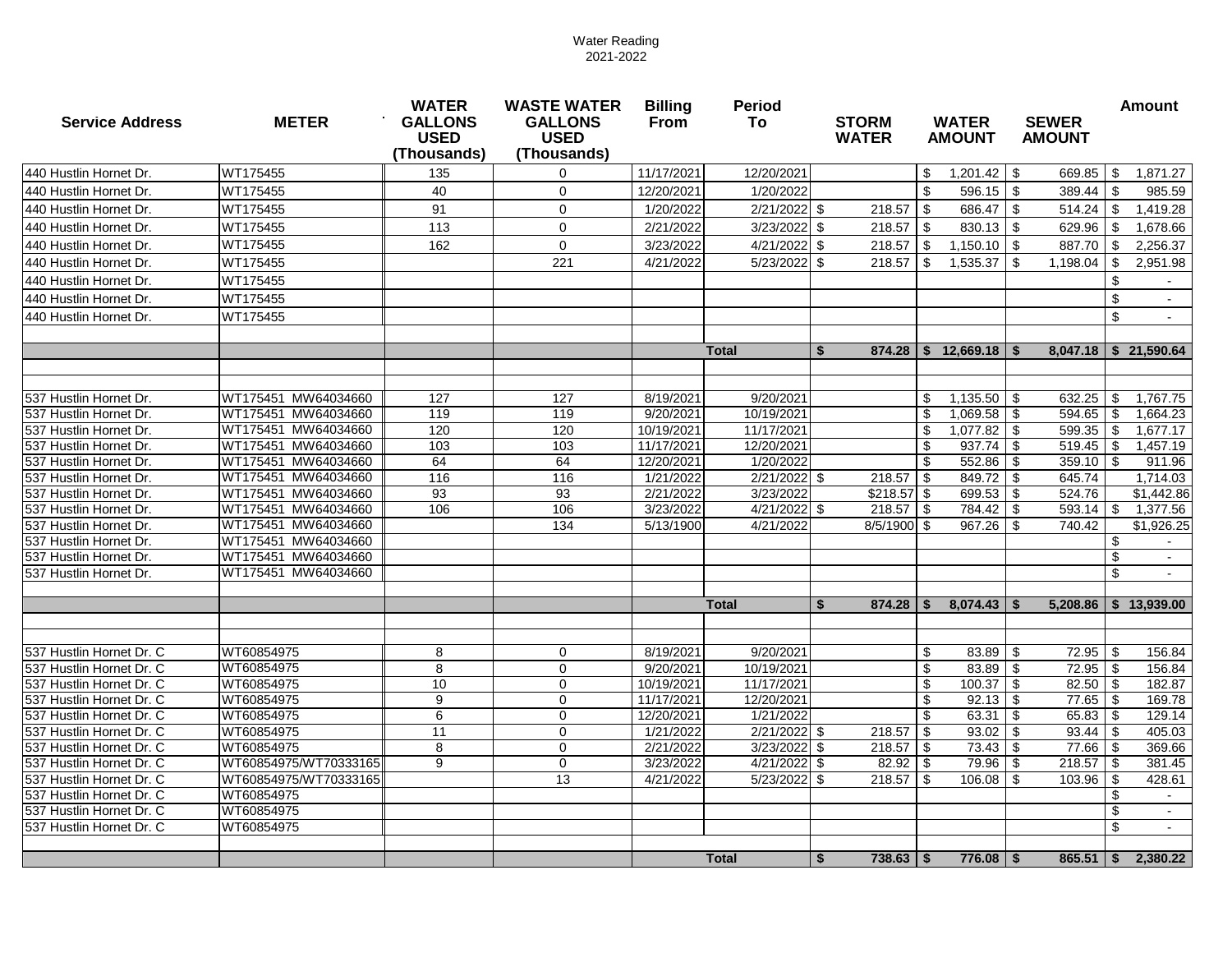| <b>Service Address</b>                   | <b>METER</b>             | <b>WATER</b><br><b>GALLONS</b><br><b>USED</b><br>(Thousands) | <b>WASTE WATER</b><br><b>GALLONS</b><br><b>USED</b><br>(Thousands) | <b>Billing</b><br><b>From</b> | <b>Period</b><br>To     | <b>STORM</b><br><b>WATER</b> | <b>WATER</b><br><b>AMOUNT</b>                       | <b>SEWER</b><br><b>AMOUNT</b> | <b>Amount</b>                      |  |  |
|------------------------------------------|--------------------------|--------------------------------------------------------------|--------------------------------------------------------------------|-------------------------------|-------------------------|------------------------------|-----------------------------------------------------|-------------------------------|------------------------------------|--|--|
|                                          |                          |                                                              |                                                                    |                               |                         |                              |                                                     |                               |                                    |  |  |
|                                          |                          |                                                              |                                                                    |                               |                         |                              |                                                     |                               |                                    |  |  |
| 207 Hustlin Hornet<br>207 Hustlin Hornet | WT60919381<br>WT60919381 | 11<br>$\overline{12}$                                        | $\mathbf 0$                                                        | 8/19/2021<br>9/20/2021        | 9/20/2021<br>10/19/2021 |                              | 108.61<br>\$                                        | -\$                           | 195.66                             |  |  |
| 207 Hustlin Hornet                       | WT60919381               | 13                                                           | 0                                                                  | 10/19/2021                    | 11/17/2021              |                              | \$<br>116.85                                        | - \$                          | 208.60                             |  |  |
| 207 Hustlin Hornet                       | WT60919381               | 10                                                           | $\mathbf 0$<br>$\mathbf 0$                                         | 11/17/2021                    | 12/19/2021              |                              | 125.09<br>\$<br>$\boldsymbol{\mathsf{S}}$<br>100.37 | \$<br><b>\$</b>               | 221.54<br>182.72                   |  |  |
| 207 Hustlin Hornet                       | WT60919381               | 8                                                            | $\mathbf 0$                                                        | 12/19/2021                    | 1/20/2022               |                              | 77.74<br>\$                                         | $75.95$ \\$<br>l \$           | 153.69                             |  |  |
| 207 Hustlin Hornet                       | WT60919381               | 12                                                           | $\mathbf 0$                                                        | 1/20/2022                     | $2/21/2022$ \$          |                              | 99.55                                               | $98.70$ \$<br>\$              | 416.82                             |  |  |
| 207 Hustlin Hornet                       | WT60919381               | 9                                                            | $\mathbf 0$                                                        | 2/21/2022                     | $3/23/2022$ \$          | $218.57$ \ \$                | 79.96                                               | 82.92<br>- \$                 | 381.45<br>-\$                      |  |  |
| 207 Hustlin Hornet                       | WT60919381               | 11                                                           | $\mathbf 0$                                                        | 3/23/2022                     | 4/21/2022 \$            |                              | 93.02                                               | ∣\$.                          | 405.03                             |  |  |
| 207 Hustlin Hornet                       | WT60919381               |                                                              | 14                                                                 | $\frac{4}{21/2022}$           | 5/23/2022 \$            | $218.57$ \\$                 | 112.61                                              | 109.22<br>- \$                | 440.40<br>-\$                      |  |  |
| 207 Hustlin Hornet                       | WT60919381               |                                                              |                                                                    |                               |                         |                              |                                                     |                               | \$                                 |  |  |
| 207 Hustlin Hornet                       | WT60919381               |                                                              |                                                                    |                               |                         |                              |                                                     |                               | \$                                 |  |  |
| 207 Hustlin Hornet                       | WT60919381               |                                                              |                                                                    |                               |                         |                              |                                                     |                               | \$                                 |  |  |
|                                          |                          |                                                              |                                                                    |                               |                         |                              |                                                     |                               |                                    |  |  |
|                                          |                          |                                                              |                                                                    |                               | <b>Total</b>            | $874.28$ \ \$<br>S           | $913.80$   \$                                       | 817.83                        | 2,605.91<br>- \$                   |  |  |
|                                          |                          |                                                              |                                                                    |                               |                         |                              |                                                     |                               |                                    |  |  |
| 377 Hustlin Hornet                       | WT60918929               | 71                                                           | 0                                                                  | 8/19/2021                     | 9/20/2021               |                              | \$<br>603.01                                        | $369.05$ \ \$<br>8            | 972.06                             |  |  |
| 377 Hustlin Hornet                       | WT60918929               | 29                                                           | 0                                                                  | 9/20/2021                     | 10/19/2021              |                              | $256.93$ \$<br>\$                                   | $171.65$ \ \$                 | 428.58                             |  |  |
| 377 Hustlin Hornet                       | WT60918929               | 20                                                           | $\mathbf 0$                                                        | 10/19/2021                    | 11/17/2021              |                              | 182.77<br>\$                                        | $\sqrt{3}$                    | 312.12                             |  |  |
| 377 Hustlin Hornet                       | WT60918929               | 15                                                           | $\mathbf 0$                                                        | 11/17/2021                    | 12/19/2021              |                              | $\boldsymbol{\mathsf{S}}$<br>141.57                 | <b>\$</b>                     | 247.42                             |  |  |
| 377 Hustlin Hornet                       | WT60918929               | $\overline{7}$                                               | $\mathbf 0$                                                        | 12/19/2021                    | 1/20/2022               |                              | 70.53<br>\$                                         | $70.89$ \ \ \$<br>∣\$         | 141.42                             |  |  |
| 377 Hustlin Hornet                       | WT60918929               | 8                                                            | $\mathbf 0$                                                        | 1/20/2022                     | $2/21/2022$ \$          | $218.57$ \$                  | 73.43                                               | $77.66$ \ \\$<br>∣\$          | 369.66                             |  |  |
| 377 Hustlin Hornet                       | WT60918929               | 15                                                           | $\mathbf 0$                                                        | 2/21/2022                     | $3/22/2022$ \$          |                              | 119.14                                              | ∣\$                           | 452.19                             |  |  |
| 377 Hustlin Hornet                       | WT60918929               | 26                                                           | $\mathsf 0$                                                        | 3/23/2022                     | 4/21/2022 \$            | $218.57$ \$                  | 190.97                                              | <b>\$</b><br>$172.34$   \$    | 581.88                             |  |  |
| 377 Hustlin Hornet                       | WT60918929               |                                                              | $\overline{36}$                                                    | 4/21/2022                     | 5/23/2022 \$            | $218.57$ \ \$                | 256.27                                              | 224.94<br>-\$                 | -\$<br>699.78                      |  |  |
| 377 Hustlin Hornet                       | WT60918929               |                                                              |                                                                    |                               |                         |                              |                                                     |                               | \$                                 |  |  |
| 377 Hustlin Hornet                       | WT60918929               |                                                              |                                                                    |                               |                         |                              |                                                     |                               | \$                                 |  |  |
| 377 Hustlin Hornet                       | WT60918929               |                                                              |                                                                    |                               |                         |                              |                                                     |                               | \$                                 |  |  |
|                                          |                          |                                                              |                                                                    |                               | <b>Total</b>            | 874.28<br>-S                 | $1,894.62$ \ \$<br>-S                               | 1,436.21                      | 4,205.11                           |  |  |
| 2702 Waldron Rd Irr01                    | WT60937472               | 0                                                            | 0                                                                  | 8/19/2021                     | 9/20/2021               |                              | $\phi$<br>$\sim$                                    | - \$                          | - \$                               |  |  |
| 2702 Waldron Rd Irr01                    | WT60937472               | $\mathbf 0$                                                  | 0                                                                  | 9/20/2021                     | 10/19/2021              |                              | \$<br>64.60                                         |                               | \$<br>64.60                        |  |  |
| 2702 Waldron Rd Irr01                    | WT60937472               | 0                                                            | 0                                                                  | 10/19/2021                    | 11/17/2021              |                              | 64.60<br>\$.                                        |                               | \$<br>64.60                        |  |  |
| 2702 Waldron Rd Irr01                    | WT60937472               | 0                                                            | 0                                                                  | 11/17/2021                    | 12/19/2021              |                              | \$<br>64.60                                         |                               | \$<br>64.60                        |  |  |
| 2702 Waldron Rd Irr01                    | WT60937472               | $\mathbf 0$                                                  | 0                                                                  | 12/19/2021                    | 1/20/2022               |                              | \$<br>64.60                                         |                               | $\boldsymbol{\mathsf{S}}$<br>64.60 |  |  |
| 2702 Waldron Rd Irr01                    | WT60937472               | $\mathbf 0$                                                  | 0                                                                  | 1/20/2022                     | 2/21/2022               |                              | \$<br>64.60                                         |                               | $\boldsymbol{\mathsf{S}}$<br>64.60 |  |  |
| 2702 Waldron Rd Irr01                    | WT60937472               | $\mathbf 0$                                                  | 0                                                                  | 2/21/2022                     | 3/23/2022               |                              | \$<br>64.60                                         |                               | $\boldsymbol{\mathsf{S}}$<br>64.60 |  |  |
| 2702 Waldron Rd Irr01                    | WT60937472               | $\mathbf 0$                                                  | $\mathbf 0$                                                        | 3/23/2022                     | 4/21/2022               |                              | \$<br>64.60                                         |                               | $\boldsymbol{\mathsf{S}}$<br>64.60 |  |  |
| 2702 Waldron Rd Irr01                    | WT60937472               |                                                              | 0                                                                  | 4/21/2022                     | 5/23/2022               |                              | \$<br>64.60                                         |                               | $\boldsymbol{\mathsf{S}}$<br>64.60 |  |  |
| 2702 Waldron Rd Irr01                    | WT60937472               |                                                              |                                                                    |                               |                         |                              |                                                     |                               | $\boldsymbol{\mathsf{S}}$          |  |  |
| 2702 Waldron Rd Irr01                    | WT60937472               |                                                              |                                                                    |                               |                         |                              |                                                     |                               | \$                                 |  |  |
| 2702 Waldron Rd Irr01                    | WT60937472               |                                                              |                                                                    |                               |                         |                              |                                                     |                               | $\boldsymbol{\mathsf{S}}$          |  |  |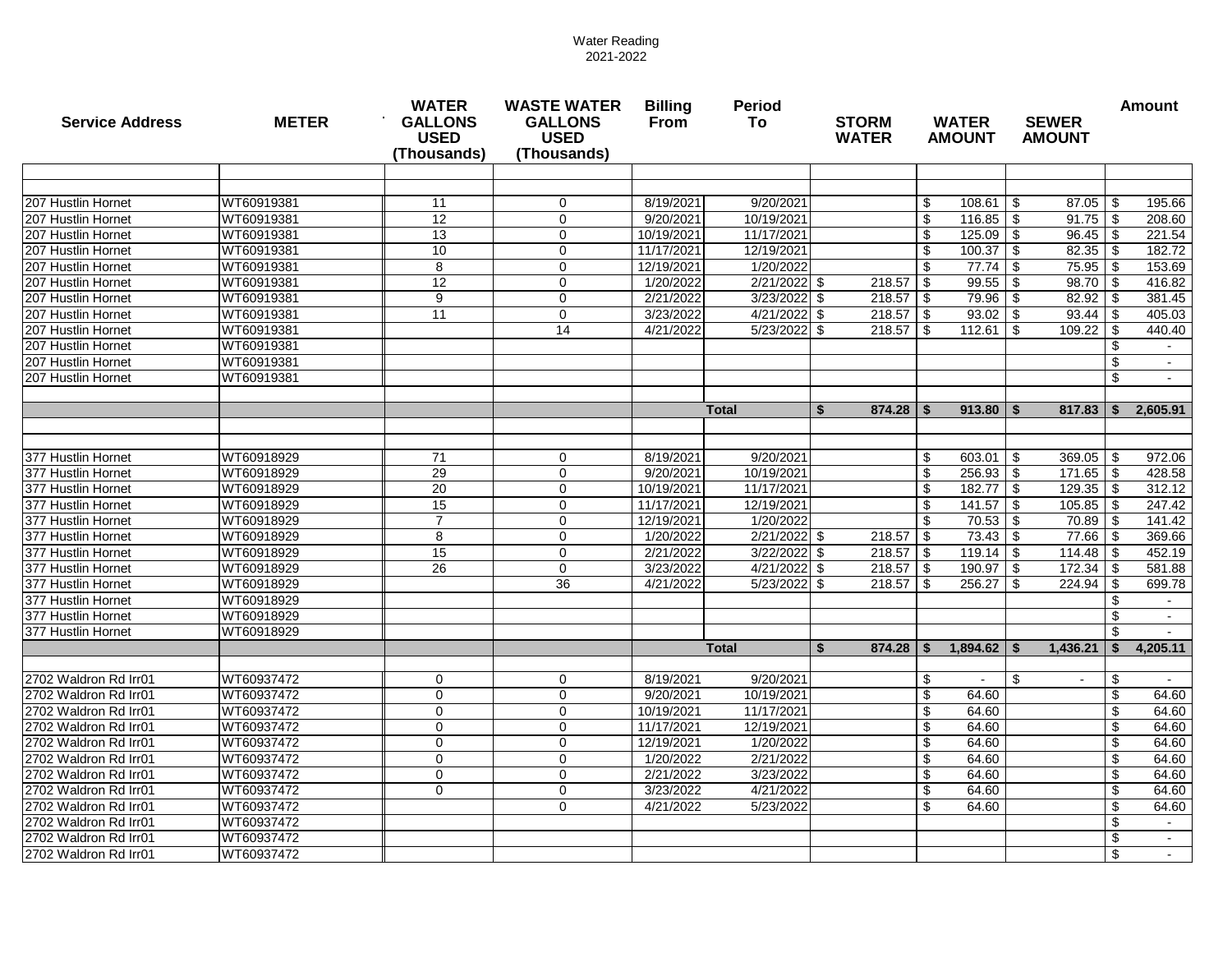| <b>Service Address</b>                                           | <b>METER</b>                                   | <b>WATER</b><br><b>GALLONS</b><br><b>USED</b><br>(Thousands) | <b>WASTE WATER</b><br><b>GALLONS</b><br><b>USED</b><br>(Thousands) | <b>Billing</b><br><b>From</b> | <b>STORM</b><br><b>WATER</b> | <b>WATER</b><br><b>AMOUNT</b>  |                           | <b>SEWER</b><br><b>AMOUNT</b>  |      | <b>Amount</b>             |              |                  |
|------------------------------------------------------------------|------------------------------------------------|--------------------------------------------------------------|--------------------------------------------------------------------|-------------------------------|------------------------------|--------------------------------|---------------------------|--------------------------------|------|---------------------------|--------------|------------------|
|                                                                  |                                                |                                                              |                                                                    |                               |                              |                                |                           |                                |      |                           |              |                  |
|                                                                  |                                                |                                                              |                                                                    |                               | <b>Total</b>                 |                                | \$                        | $516.80$   \$                  |      |                           |              | 516.80           |
|                                                                  |                                                |                                                              |                                                                    |                               |                              |                                |                           |                                |      |                           |              |                  |
|                                                                  |                                                |                                                              |                                                                    |                               |                              |                                |                           |                                |      |                           |              |                  |
| 2518 Waldron Rd F                                                | WT60889586                                     | 49                                                           | $\mathbf 0$                                                        | 8/19/2021                     | 9/20/2021                    |                                | \$                        | $454.02$ \ \$                  |      |                           | \$           | 454.02           |
| 2518 Waldron Rd F                                                | WT60889586                                     | 51                                                           | $\mathbf 0$                                                        | 9/20/2021                     | 10/19/2021                   |                                | \$                        | 470.50                         |      |                           | \$           | 470.50           |
| 2518 Waldron Rd F                                                | WT60889586                                     | 50                                                           | 0                                                                  | 10/19/2021                    | 11/16/2021<br>12/19/2021     |                                | $\sqrt[6]{3}$             | 462.26<br>363.38               |      |                           | \$           | 462.26           |
| 2518 Waldron Rd F                                                | WT60889586                                     | 38                                                           | $\mathbf 0$                                                        | 11/16/2021                    |                              |                                | $\sqrt[6]{3}$             |                                |      |                           | \$           | 363.38           |
| 2518 Waldron Rd F<br>2518 Waldron Rd F                           | WT60889586<br>WT60889586                       | 21<br>$\overline{31}$                                        | $\mathbf 0$<br>$\mathbf 0$                                         | 12/19/2021<br>1/20/2022       | 1/20/2022<br>2/20/2022 \$    |                                | \$                        | 203.83<br>255.91               |      |                           | \$           | 203.83<br>765.91 |
| 2518 Waldron Rd F                                                | WT60889586                                     | 56                                                           | $\mathbf 0$                                                        | 2/20/2022                     | 3/23/2022 \$                 | $510.00$ \ \$<br>$328.44$ \ \$ |                           | 419.16                         |      |                           | \$<br>\$     | 747.60           |
| 2518 Waldron Rd F                                                | WT60889586                                     | 24                                                           | $\mathbf 0$                                                        | 3/23/2022                     | 4/21/2022 \$                 | 328.44                         | l \$                      | $210.20$ \ \$                  |      |                           | \$           | 538.64           |
| 2518 Waldron Rd F                                                | WT60889586                                     |                                                              | 33                                                                 | 4/21/2022                     | $\overline{5}/23/2022$ \$    | 328.44                         | - \$                      | 268.97                         | l \$ |                           | - \$         | 597.41           |
| 2518 Waldron Rd F                                                | WT60889586                                     |                                                              |                                                                    |                               |                              |                                |                           |                                |      |                           | \$           |                  |
| 2518 Waldron Rd F                                                | WT60889586                                     |                                                              |                                                                    |                               |                              |                                |                           |                                |      |                           | \$           | $\sim$           |
| 2518 Waldron Rd F                                                | WT60889586                                     |                                                              |                                                                    |                               |                              |                                |                           |                                |      |                           | \$           | $\sim$           |
|                                                                  |                                                |                                                              |                                                                    |                               |                              |                                |                           |                                |      |                           |              |                  |
|                                                                  |                                                |                                                              |                                                                    |                               | <b>Total</b>                 | Ŝ.<br>1,495.32                 | -\$                       | $3,108.23$ \$                  |      |                           | $\mathbb{S}$ | 4,603.55         |
|                                                                  |                                                |                                                              |                                                                    |                               |                              |                                |                           |                                |      |                           |              |                  |
| 2702 Waldron Road                                                | WT70333165                                     | 967                                                          | $\mathbf 0$                                                        | 8/19/2021                     | 9/20/2021                    |                                | \$                        | $8,057.10$ \$                  |      | 4,580.25 \$ 12,637.35     |              |                  |
| 2702 Waldron Road                                                | WT70333165                                     | 879                                                          | 0                                                                  | 9/20/2021                     | 10/19/2021                   |                                | $\boldsymbol{\mathsf{S}}$ | $7,331.98$ \$                  |      | $4,166.65$ \ \$ 11,498.63 |              |                  |
| 2702 Waldron Road                                                | WT70333165                                     | 903                                                          | 0                                                                  | 10/19/2021                    | 11/17/2021                   |                                | $\boldsymbol{\mathsf{S}}$ | 7,529.74                       | l \$ | 4,279.45                  |              | \$11,809.19      |
| 2702 Waldron Road                                                | WT70333165                                     | 1030                                                         | 0                                                                  | 11/17/2021                    | 12/19/2021                   |                                | $\boldsymbol{\mathsf{S}}$ | 8,576.22                       | l Si | 4,876.35                  |              | \$13,452.57      |
| 2702 Waldron Road                                                | WT70333165                                     | 996                                                          | $\mathbf 0$                                                        | 12/19/2021                    | 1/20/2022                    |                                | -\$                       | $7,277.66$ \ \$                |      | 5,071.63                  |              | \$12,349.29      |
| 2702 Waldron Road                                                | WT70333165                                     | 970                                                          | $\mathbf 0$                                                        | 1/20/2022                     | 2/21/2022                    | 385.56 \$                      |                           | 6,426.34 \$                    |      | 5,137.78 \$ 11,949.68     |              |                  |
| 2702 Waldron Road                                                | WT70333165                                     | 976                                                          | $\mathbf 0$                                                        | 2/21/2022                     | 3/23/2022                    | $220.32$ \$                    |                           | 6,465.52 $\frac{1}{9}$         |      | $\overline{5,163.34}$     |              | \$11,849.18      |
| 2702 Waldron Road                                                | WT70333165                                     | 713                                                          | $\mathbf 0$                                                        | 3/23/2022                     | 4/21/2022                    | $220.32$ \$                    |                           | $4,748.13$ \$                  |      | 3,785.96                  | \$           | 8,754.41         |
| 2702 Waldron Road                                                | WT70333165                                     | 683                                                          | $\mathbf 0$                                                        | 4/21/2022                     | 5/23/2022                    | $220.32$ \$                    |                           | 4,552.23                       | l \$ | 3,628.16                  | -\$          | 8,400.71         |
| 2702 Waldron Road                                                | WT70333165                                     |                                                              |                                                                    |                               |                              |                                |                           |                                |      |                           |              |                  |
| 2702 Waldron Road                                                | WT70333165                                     |                                                              |                                                                    |                               |                              |                                |                           |                                |      |                           | \$           |                  |
| 2702 Waldron Road                                                | WT70333165                                     |                                                              |                                                                    |                               |                              |                                |                           |                                |      |                           | \$           |                  |
|                                                                  |                                                |                                                              |                                                                    |                               |                              |                                |                           |                                |      |                           |              |                  |
|                                                                  |                                                |                                                              |                                                                    |                               |                              | 1,046.52                       |                           |                                |      |                           |              | \$102,701.01     |
|                                                                  |                                                |                                                              |                                                                    |                               |                              |                                |                           |                                |      |                           |              |                  |
|                                                                  |                                                |                                                              |                                                                    |                               |                              |                                |                           |                                |      |                           |              |                  |
| 207 Hustlin Hornet Dr - JH Gym                                   | WT70337910 WT70360520                          | $\overline{2}$<br>2                                          | 12<br>15                                                           | 8/19/2021<br>9/20/2021        | 9/20/2021                    |                                | \$                        | $151.30$ \$                    |      |                           |              | 196.05           |
| 207 Hustlin Hornet Dr - JH Gym<br>207 Hustlin Hornet Dr - JH Gym | WT70337910 WT70360520<br>WT70337910 WT70360520 |                                                              | 13                                                                 | 10/19/2021                    | 10/19/2021<br>11/17/2021     |                                | \$                        | $176.02$ \ \$<br>$158.47$ \ \$ |      | $44.75$ \\$               |              | 220.77           |
| 207 Hustlin Hornet Dr - JH Gym                                   | WT70337910 WT70360520                          | 4                                                            | 12                                                                 | 11/17/2021                    | 12/19/2021                   |                                | $\frac{1}{2}$<br>\$       |                                |      |                           |              | 203.22<br>221.93 |
| 207 Hustlin Hornet Dr - JH Gym   WT70337910 WT70360520           |                                                | 3                                                            | 16                                                                 | 12/19/2021                    | 1/20/2022                    |                                | \$                        | $177.14$ \\$                   |      |                           |              | 227.81           |
| 207 Hustlin Hornet Dr - JH Gym   WT70337910 WT70360520           |                                                | 12                                                           | $\overline{2}$                                                     | 1/20/2022                     | 2/21/2022                    | $218.57$ \$<br>\$              |                           |                                |      | $46.10$ \ \$              |              | 398.83           |
| 207 Hustlin Hornet Dr - JH Gym   WT70337910 WT70360520           |                                                |                                                              | 4                                                                  | 2/21/2022                     | 3/23/2022                    | $218.57$ \\$<br>S              |                           |                                |      | $46.10$   \$              |              | 345.38           |
| 207 Hustlin Hornet Dr - JH Gym   WT70337910 WT70360520           |                                                | $\overline{2}$                                               | $\mathbf 0$                                                        | 3/23/2022                     | 4/21/2022                    | $218.57$ \$                    |                           | $66.56$ \ \$                   |      | $46.10$   \$              |              | 331.23           |
| 207 Hustlin Hornet Dr - JH Gym   WT70337910 WT70360520           |                                                |                                                              | $\overline{c}$                                                     | 4/21/2022                     | 5/23/2022                    | $218.57$ \\$                   |                           |                                |      |                           |              | 331.23           |
|                                                                  |                                                |                                                              |                                                                    |                               |                              |                                |                           |                                |      |                           |              |                  |